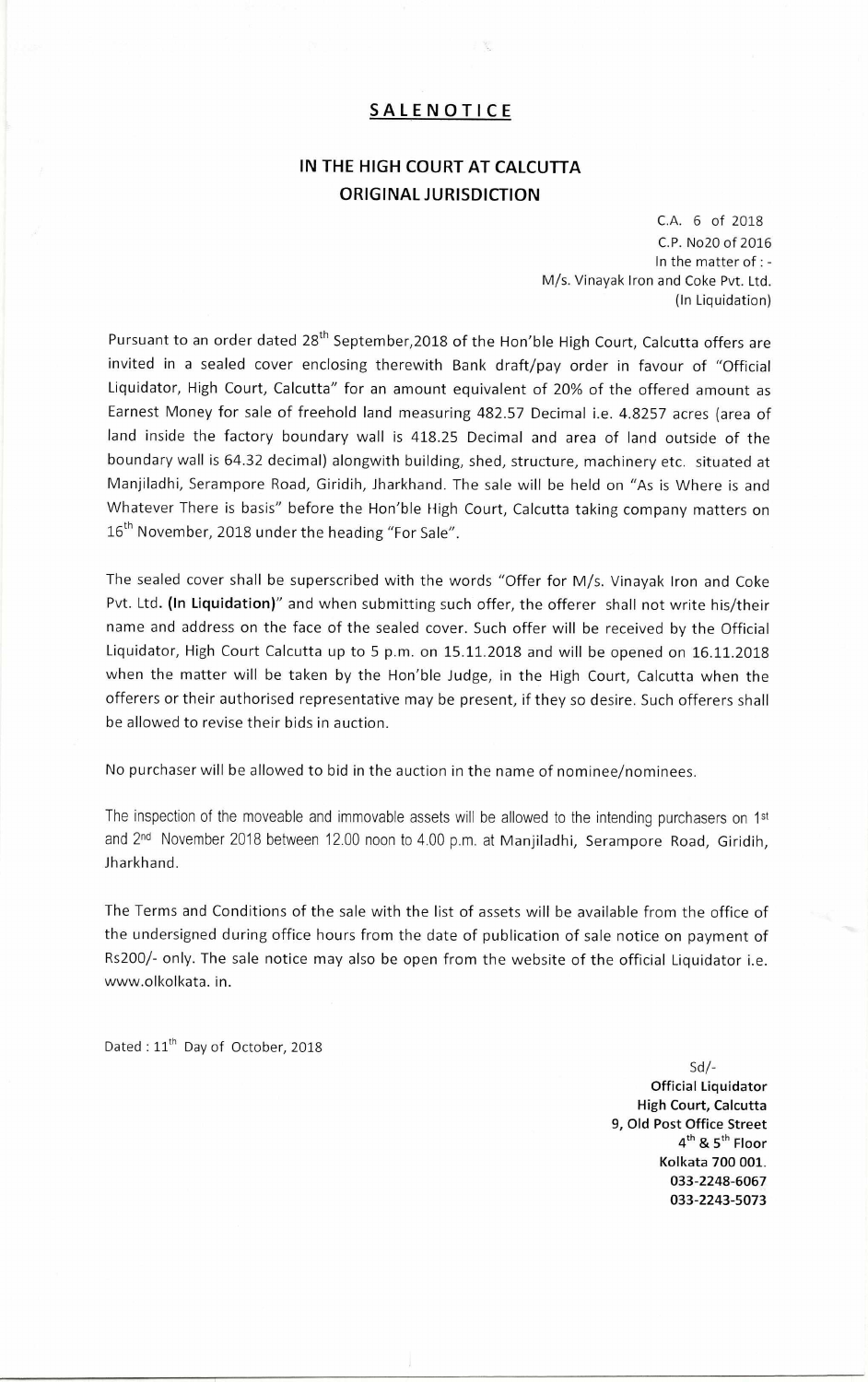## IN THE HIGH COURT AT CALCUTTA ORIGINAL JURISDICTION

C.A 6 of 2018 C.P. No20 of 2016 In the matter of : - M/s. Vinayak Iron and Coke Pvt. Ltd. (In Liquidation)

## TERMS AND CONDITIONS OF THE SALE

1. The sale will be held as per Valuation Report made by the Valuer on "As is where is and whatever there is basis" and subject to confirmation by the Hon'ble High Court at Calcutta. The Official Liquidator shall not provide any guarantee and/or warranty as to the quality, quantity or specification of the assets sold. The offerers/ bidders are to satisfy themselves in this regard after physical inspection of the property of the Company (In Liquidation) and the purchasers will be deemed to offer with full knowledge as to the defects, if any, in the descriptions, quality or quantity of the assets sold. The Official Liquidator shall not entertain any complaint in this regard after the sale is over. Any mistake in the notice inviting tender shall not vitiate the sale.

2. The inspection of the assets / property will be allowed to the intending purchasers on  $1<sup>rd</sup>$  $\&$  2<sup>nd</sup> November 2018 between 12.00 noon and 4.00 p.m. at Manjiladhi, Serampore Road, Giridih, Jharkhand, factory of the company (In Liquidation).

3. Offers in sealed cover enclosing a Bank Draft or Pay Order in favour of the "Official Liquidator, High Court, Calcutta" for an amount of equivalent of 20% of the offered amount as Earnest Money, for purchase of the immovable and moveable assets of the Company (In Liquidation) should be submitted to the Official Liquidator latest by 5:00 p.m. on or before 15/11/2018 and will be opened on 16/11/2018 when matter will be taken by Hon'ble Judge taking company matter in the High Court, Calcutta under the heading "For Sale".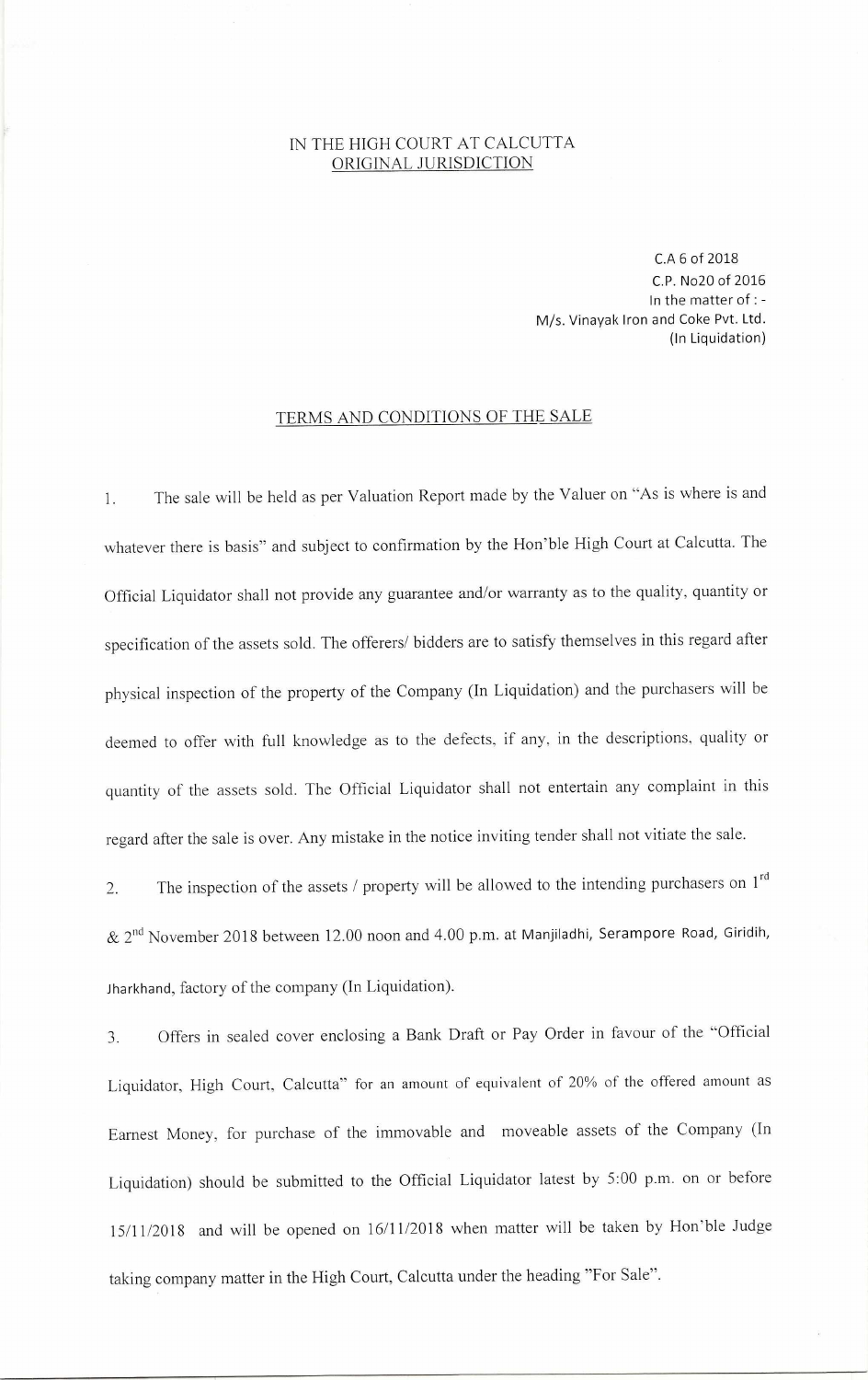4. The offerer when submitting the offer shall not indicate the name and address on the face of the sealed cover but the sealed cover will only indicate, "Offer for M/s. Vinayak Iron and Coke Pvt. Ltd (In Liquidation)". Any offer stipulating any subjective clause or which is incomplete in any respect is liable to be rejected. No offer shall be accepted after the date and time stipulated hereinabove. The earnest money deposit will not carry any interest.

5. The successful purchaser will have to pay the balance purchase price to the Official Liquidator, High Court, Calcutta, within 30 days from the date or any other time fixed by the Hon'ble Court either by Bank Draft or Pay Order. Upon failure to pay such money within such time, the earnest money already deposited shall stand forfeited and the articles may be sold at the risk and cost of the defaulting offerers without prejudice to any other rights, which the Official Liquidator may have against the same.

It is made clear that this would not prevent the Hon'ble Court from fixing any other date for such deposit or extending such time even if such time has expired on such Terms and Conditions as the Hon'ble Court may deem fit and proper.

6. The assets / property of the company (in liquidation) sold will be held by the Hon'ble Court entirely at the costs and risk of the purchaser from the time and date of the sale. The Official Liquidator will not be liable for any loss , deficiency or deterioration or damages or injury to the property after such sale.

7. The successful purchaser shall have to take delivery of the property sold within 30 days from the date of payment of full purchase consideration or any other time fixed by the Hon'ble Court. Upon failure, unless otherwise ordered by the Hon'ble Court, the sale in favour of the purchaser shall stand cancelled and all sums paid on account of the same shall stand forfeited without any further reference to the purchasers. No claim in respect of the same shall be entertained thereafter.

2